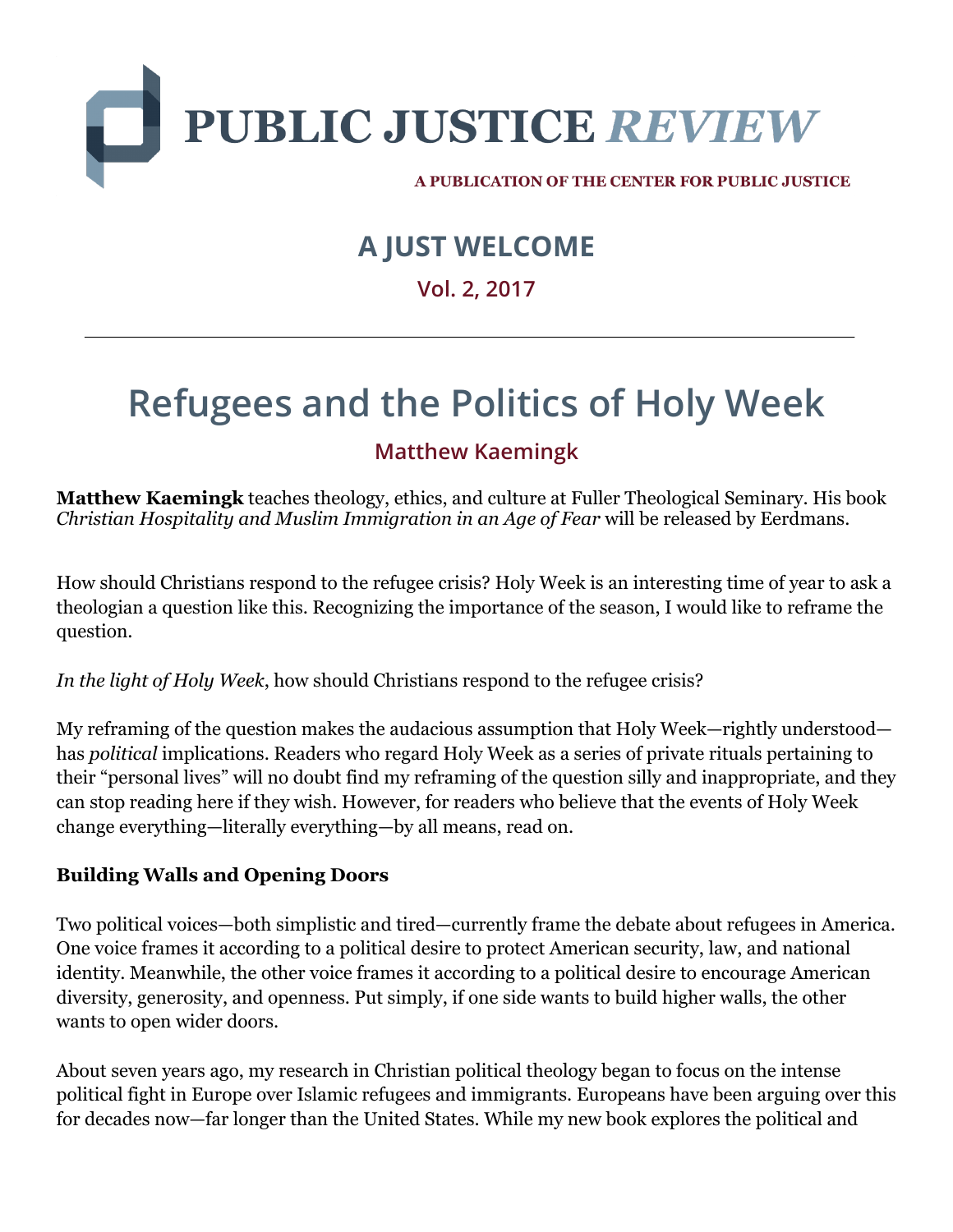religious debate in great detail, the long and short of it is this: the European experience with Muslim immigration, which includes refugees as well, clearly demonstrates the inadequacy of a narrow political focus on "high walls" *or* "open doors." To illustrate my point, I'll use the Dutch experience as my primary example.

Over the past forty years, the Netherlands has tried both approaches to Muslim refugees and immigration to very little positive effect. A set of extremely generous open-door policies from the Dutch left ruled the day in the Netherlands during the 1980s and 1990s, but they ended up failing in a variety of ways. First, once the immigrants and refugees were welcomed through their open doors, left-wing leaders lacked a sufficient plan for how the government would welcome, support, or relate to the newcomers. Second, leftists did not consider the deep cultural challenges their open-door policies would bring to everyday Dutch people or their neighborhoods, schools, organizations, and cities. Rates of crime, poverty, and unemployment rose steadily along with racial, cultural, and religious tensions. Third, during the politically correct reign of the left, those who questioned the open-door policies were quickly dismissed as either Islamophobic or racist. Fourth, while the leftists liked the *idea* of religious diversity, they quickly realized that they were not prepared for the *reality* of living next door to newcomers who had very "diverse" ideas about gender, sexuality, food, religion, politics, and morality. Religious diversity—it turns out—was a lot easier in theory than it was in reality.

Predictably, the failures of the left's open-door policies in the Netherlands led to fierce political backlash. Dutch political culture quickly took a hard—and nasty—right turn. Ever since 2002, Dutch nationalism and populism have been on a steady rise. Today, only fifteen years later, it is difficult to find any Dutch politicians who will advocate opening wider doors to Muslim immigrants and refugees or openly support multiculturalism. Dutch political discourse is now firmly focused on the construction of higher walls.

Politicians regularly advocate for higher levels of immigrant scrutiny, higher Dutch language requirements, and higher standards for the cultural, moral, and political assimilation of Muslims. Dutch nationalists have proposed all sorts of draconian laws and restrictions against their new neighbors, among them bans on everything from burqas to minarets, from Muslim schools to halal butchers. They have regularly compared Muslims to Nazis. They have proposed that Muslims be forced to watch cultural "integration" videos of nude beaches and gay people kissing so that they might be culturally "assimilated" into Dutch values.

Needless to say, the right-wing rhetoric of higher walls has done nothing but exacerbate the social tensions between newcomers and citizens in the Netherlands. In the end, *both* the high walls and the open doors have failed to construct a sustainable house for citizens or refugees and immigrants in the Netherlands.

### **The Alternative Politics of Holy Week**

If high walls and open doors ultimately fail, let's consider the alternative political vision of Holy Week. In five critical spaces, Jesus demonstrates his alternative "politics of hospitality."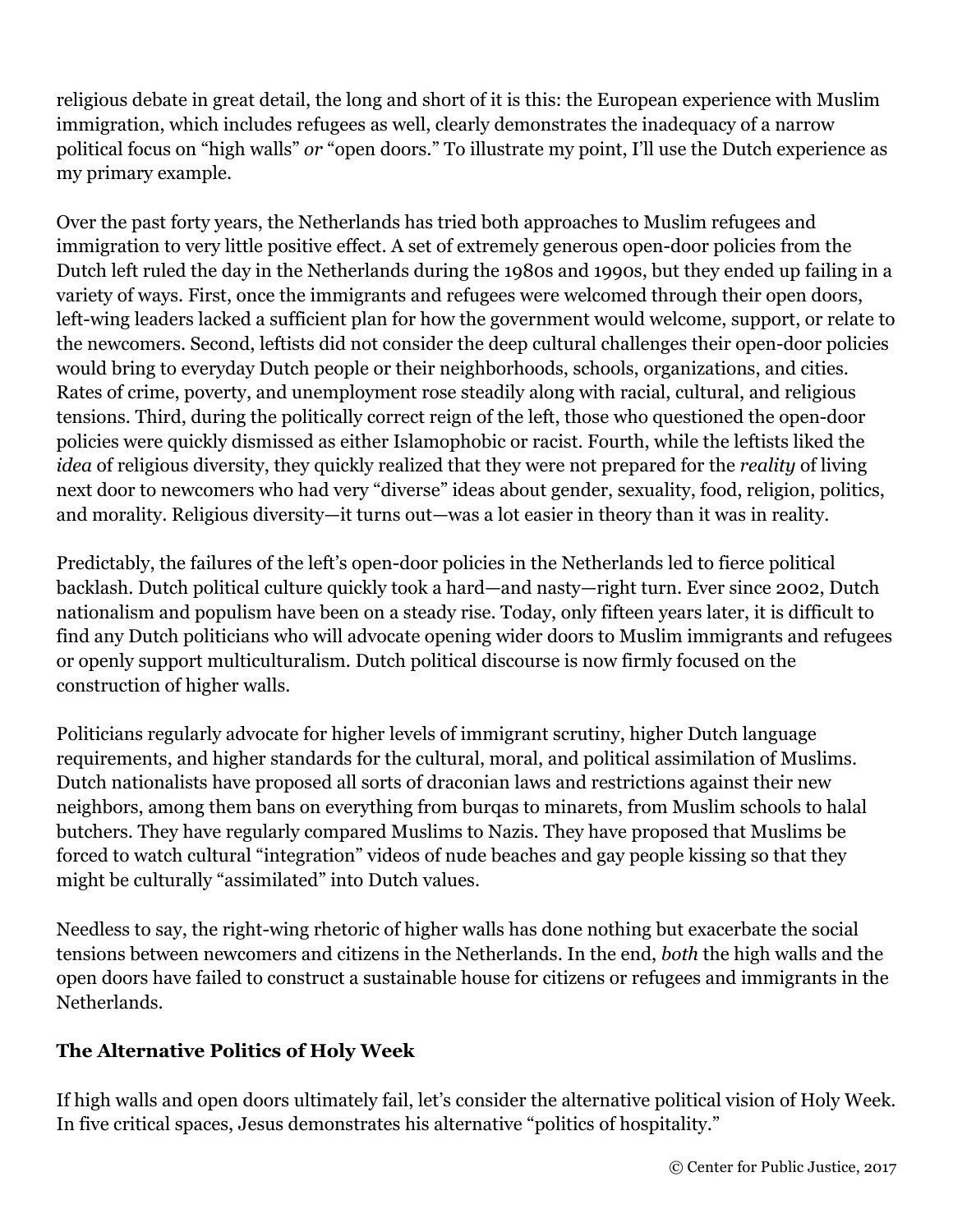**First, the streets of Jerusalem.** With rambunctious chanting, singing, and waving palm branches, Palm Sunday begins Holy Week with a note of frenetic jubilation. The crowds of Jerusalem loved the "idea" of the Jesus movement. They loved the "idea" of being a part of a popular and charismatic campaign of justice and grace. However, a few days later, when things became difficult and dangerous, when the true cost and sacrifice of the movement was made known, the crowd quickly dispersed.

Today, many Americans, particularly on the left, love the "idea" of a refugee movement for justice and hospitality. But are they prepared to open themselves and their homes up to the true cost and the deep challenge of what will come? Are these liberals willing to have very conservative Muslims living in their neighborhoods or attending their schools? The echoes of Palm Sunday and Holy Week remind us that political movements are often fleeting and deep hospitality will cost something dear.

**Second, the upper room.** In preparation for the last supper, Jesus demonstrates the true cost of his hospitality. He goes beyond simply opening the door for his guests. He humbly disrobes, kneels, and washes their feet. Christ's hospitality is not abstract, it is not theoretical; it is embodied, and its subjects are covered in mud, sweat, dust, and animal excrement; it is something that is lowly and unimpressive by the world's standards. In the upper room, Jesus offers his guests more than an open door or even washed feet; he invites the disciples to share his table, and he ultimately offers his guests his very self—his body and blood. Christ's hospitality involves more than the "idea" of openness, it involves the actual breaking open of his own body.

**Third, the Mount of Olives**. After supper, Jesus goes out to the Mount of Olives with his disciples to pray. Soon after, a band of soldiers and servants of the high priest arrive to arrest Jesus. Coming to bind the hands of Jesus, a slave named Malchus is suddenly attacked by Peter, who cuts off Malchus's ear. How does Jesus respond? He not only rebukes Peter's violence, he reaches out to heal the ear of the man who came to arrest him. It is not uncommon today for those on the right to claim that Muslims are coming to attack, bind, and "take over" the West, and therefore we need to build higher walls, construct our defenses, and attack our enemies. This story of Malchus offers an interesting rebuke to this politics of fear. Malchus is clearly and openly coming to attack Jesus, to take his freedom away, and lead him to his death. How does Jesus respond to this aggression? Does he respond with violence? Does he build a wall? Does Jesus seek first his own security? No, Jesus reaches out his unarmed hand to heal the one who comes to injure. Jesus reaches out to liberate the one who comes to bind.

Many Christians would quickly argue that national security in a violent world often requires a coercive defense—and they are certainly right. However, the story of Malchus still stands. Christ the new king of Israel faces violent evil and challenges every other earthly king to remember that "security" is not the ultimate end of politics. The ultimate end of politics is relationship. In the shadow of the Mount of Olives, Christians do not seek national security *from the refugee*—no—we seek national security *for relationship with the refugee*.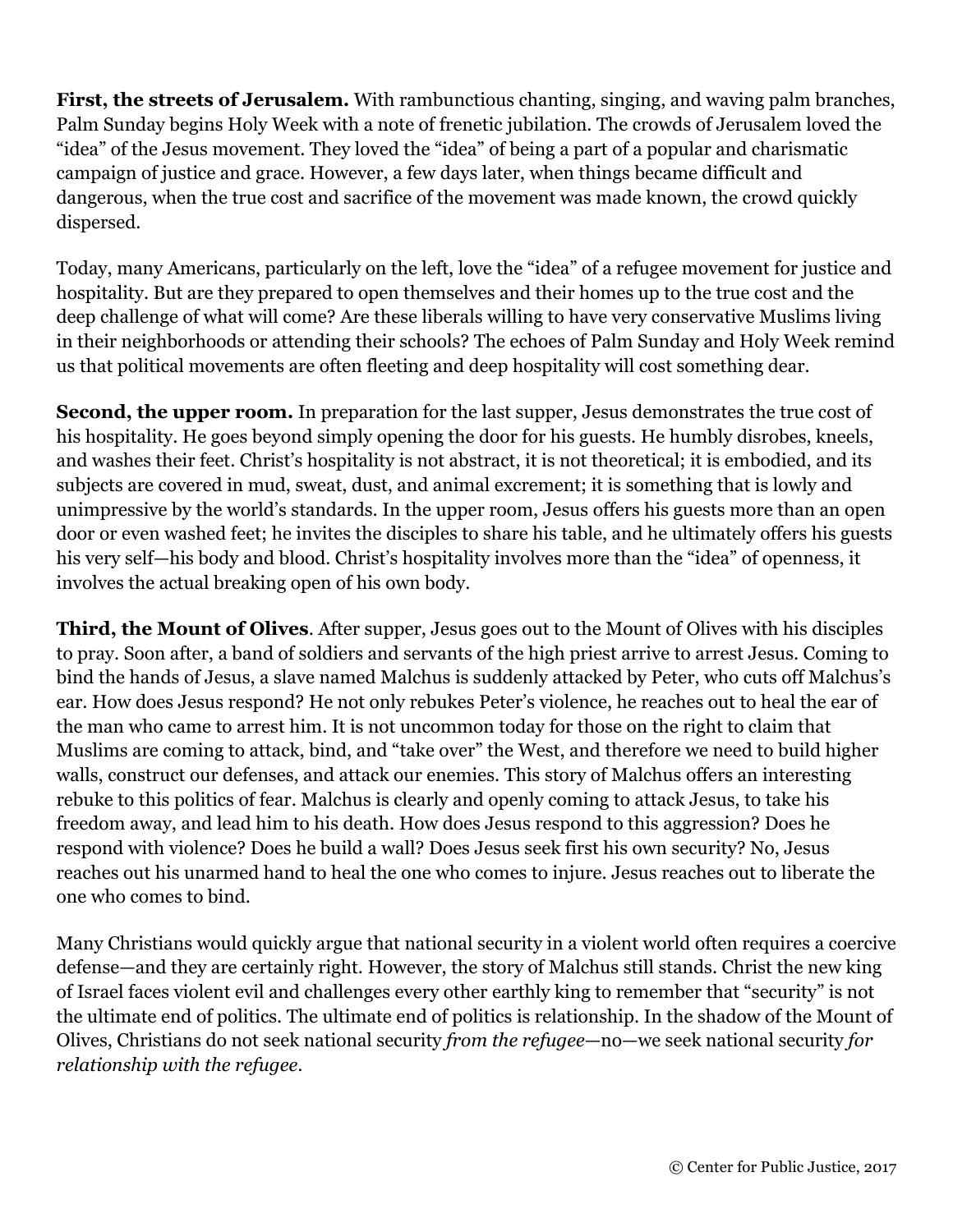**Fourth, the hill of Golgotha**. The early church father, Cyril of Jerusalem, said that on Golgotha, God himself "stretched out His hands on the Cross, that He might embrace the ends of the world; *for this* Golgotha is the very center of the earth." Likewise, the contemporary theologian Hans Boersma notes "Christ's death and resurrection constitute the ultimate expression of God's hospitality." On Golgotha, the Son of God displays a grotesque and beautiful openness to the pain and injustice of the world. Here Jesus illustrates the ultimate image and cost of hospitality in a world of violence and hatred.

While we often think that human beings stripped Christ naked and exposed him on Golgotha, the theologian Klaas Schilder disagrees. He argues that it was human beings who were bared for all too see in Golgotha. The cross does not expose Jesus—it exposes us. On the cross, humanity is forced to look on its own naked aggression, fear, and violence.

In the West, we like to paint ourselves as civilized and peaceful, and we like to paint refugees (and especially Muslims) as uncivilized and dangerous. The cross exposes *all of us* as a common species that is capable of great evil and violence. While this is certainly sobering news, Golgotha offers words of comfort as well. Christ does not leave humanity naked, shivering, and cold in our aggression and sin. Though we stole his clothes from him in violence, Jesus clothes us with himself in peace.

As Christians, we can be tempted to congratulate ourselves for showing hospitality to refugees, to somehow imagine that our good deeds come from some sort of inherent moral superiority. Golgotha says "No!" We clothe the refugee because Christ first clothed us. We open our arms for the refugee because Christ opened his arms for us.

**Fifth, an empty tomb—and a beach.** If Golgotha demands that we open ourselves up to a dangerous world, the empty tomb promises that our hospitality is not in vain. The empty tomb ensures that the ultimate end of hospitality is not suffering and pain but joy and delight. Ever the host, Jesus ends the story preparing a meal for his friends on the beach.

### **From Walls and Doors to a Table**

Where are American Christians on the refugee issue today? For the most part, American Christians are doing what they all too often do—they are allowing the polarizing secular ideologies of the right and left to take them by the hand and lead them. They are largely adopting either right-leaning nationalism or left-leaning multiculturalism as the moral guide in their response to refugees. Christians take these secular foundations, sprinkle Bible verse memes on top of them, and declare the discovery of the "Christian response" to refugees.

As a theologian, I am not asked to provide a political answer to the refugee crisis. However, I can offer a *theological framework* through which Christian citizens can start to imagine a faithful response. This rests on the radical assumption that a Christian response to refugees should start with *Christ*.